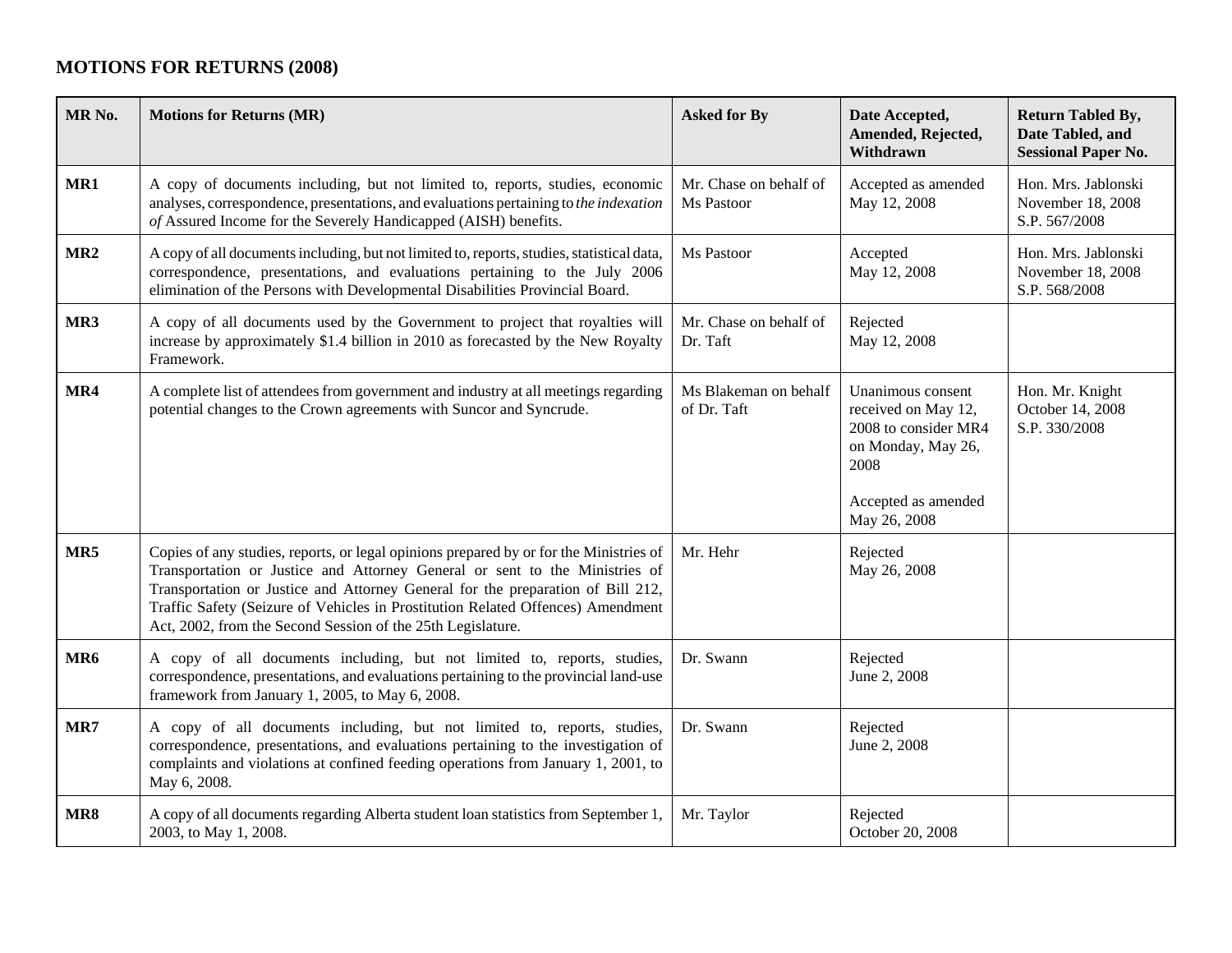| MR <sub>No.</sub> | <b>Motions for Returns (MR)</b>                                                                                                                                                                                                                                                                                                                                                                                   | <b>Asked for By</b> | Date Accepted,<br>Amended, Rejected,<br>Withdrawn | <b>Return Tabled By,</b><br>Date Tabled, and<br><b>Sessional Paper No.</b> |
|-------------------|-------------------------------------------------------------------------------------------------------------------------------------------------------------------------------------------------------------------------------------------------------------------------------------------------------------------------------------------------------------------------------------------------------------------|---------------------|---------------------------------------------------|----------------------------------------------------------------------------|
| MR9               | A copy of all documents regarding the degree-granting status of post-secondary<br>institutions in the province, excluding the University of Alberta and the University<br>of Calgary, from January 1, 2003, to May 6, 2008.                                                                                                                                                                                       | Mr. Taylor          | Accepted<br>October 20, 2008                      | Hon. Mr. Horner<br>October 22, 2008<br>S.P. 411/2008                       |
| <b>MR10</b>       | A copy of all documents detailing the spending of federal monies transferred to<br>Alberta's Ministry of Children and Youth Services for the purposes of creating child<br>care spaces across the province.                                                                                                                                                                                                       | Mr. Chase           | Accepted<br>October 20, 2008                      | Hon. Mrs. Tarchuk<br>March 3, 2009<br>S.P. 71/2009                         |
| <b>MR11</b>       | A copy of the report to the Ministry of Children's Services reviewing conditions<br>surrounding cases of fatalities of children under provincial care between January 1,<br>2007, and January 1, 2008.                                                                                                                                                                                                            | Mr. Chase           | Accepted<br>October 20, 2008                      | Hon. Mrs. Tarchuk<br>March 3, 2009<br>S.P. 71/2009                         |
| <b>MR12</b>       | A copy of all documents related to the Government's considerations surrounding<br>proposed increases of funding to private schools.                                                                                                                                                                                                                                                                               | Mr. Chase           | Rejected<br>October 20, 2008                      |                                                                            |
| <b>MR13</b>       | A copy of all reports or other related documents regarding the progression and<br>expansion of the Ministry of Employment and Immigration's Provincial Nominee<br>Program.                                                                                                                                                                                                                                        | Mr. MacDonald       | Rejected<br>October 20, 2008                      |                                                                            |
| <b>MR14</b>       | A copy of all documents detailing the Ministry of Employment and Immigration's<br>findings surrounding work conditions faced by temporary foreign workers which led<br>to the establishment of special advisory offices in the province.                                                                                                                                                                          | Mr. MacDonald       | Rejected<br>October 20, 2008                      |                                                                            |
| <b>MR15</b>       | A copy of all documents including, but not limited to, memos, letters, faxes, e-mails,<br>and notes relating to the appointment of the expert panel on nuclear energy referred<br>to by the Minister of Energy in the Assembly on Wednesday, April 23, 2008.                                                                                                                                                      | Ms Notley           | Rejected<br>October 20, 2008                      |                                                                            |
| <b>MR16</b>       | A copy of all progress and follow-up reports on the status of the recommendations<br>presented in the Alberta Farm Fuel Benefit Allowance 1998 Renewal Audit Report,<br>dated June 3, 1999, produced by the Ministry of Agriculture and Rural Development,<br>including backgrounder documents produced since June 3, 1999, relating to the<br>Alberta Farm Fuel Benefit Program.                                 | Dr. Taft            | Accepted as amended<br>October 20, 2008           | Hon. Mr. Groeneveld<br>March 2, 2009<br>S.P. 62/2009                       |
| <b>MR17</b>       | A copy of all documents regarding zoo standards and their implementation and<br>enforcement from January 1, 2003, to May 8, 2008.                                                                                                                                                                                                                                                                                 | Dr. Taft            | Rejected<br>October 20, 2008                      |                                                                            |
| <b>MR18</b>       | A copy of any and all documents that provide an economic forecast regarding the<br>costs relative to increasing the Ministry's capacity to deal with complex legal issues<br>such as public-private partnerships and the British Columbia-Alberta Trade,<br>Investment and Labour Mobility Agreement (TILMA) as outlined in strategy 5.3 on<br>page 209 of the 2008-11 Business Plan for the Ministry of Justice. | Mr. Hehr            | Accepted<br>October 27, 2008                      | Hon. Ms Redford<br>December 2, 2008<br>S.P. 633/2008                       |